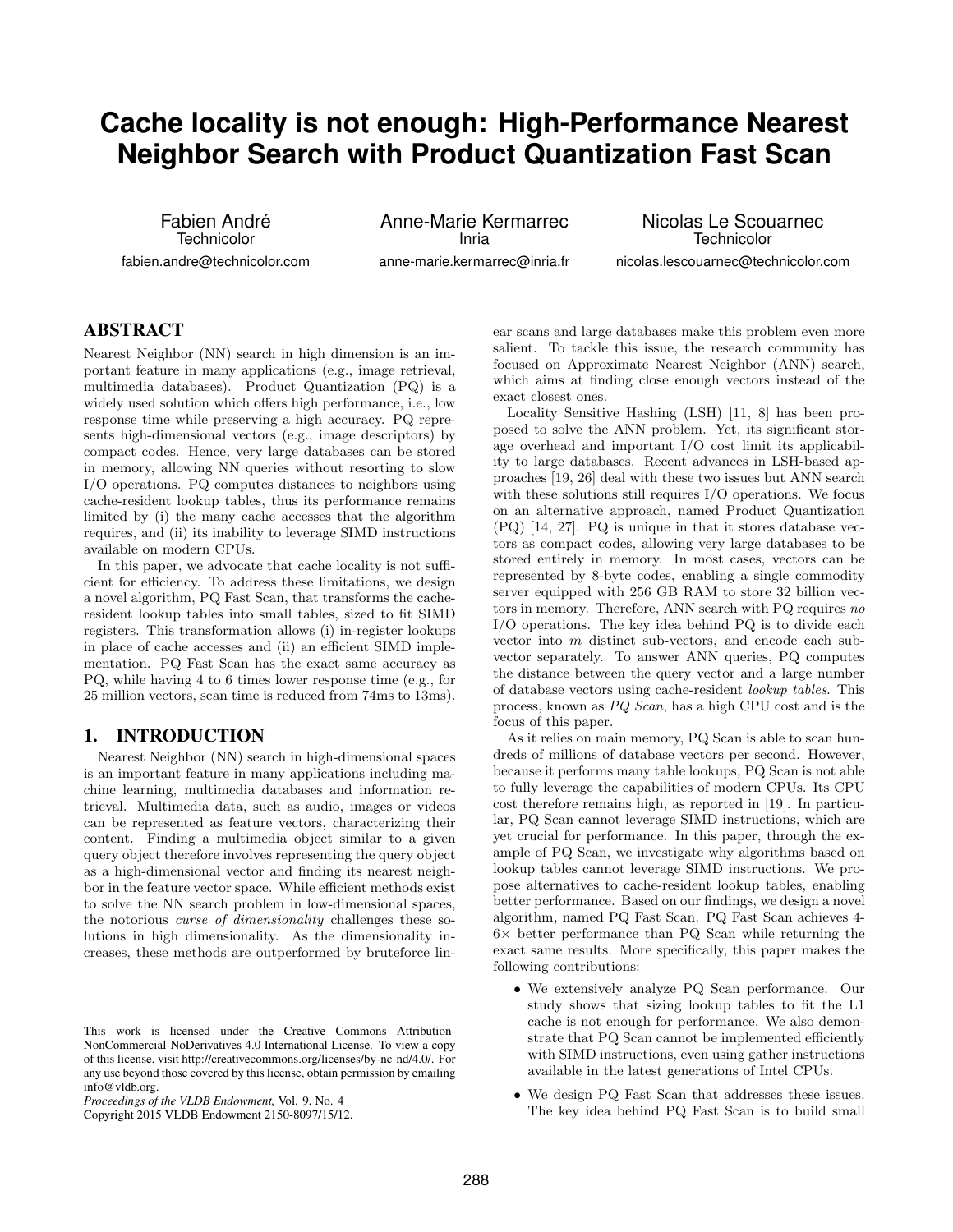tables, sized to fit SIMD registers, that can be looked up using fast SIMD instructions. We use these small tables to compute lower bounds on distances and avoid unnecessary accesses to the cache-resident lookup tables. This technique allows pruning over 95% of L1 cache accesses and thus provides a significant performance boost. To build these small tables, we rely on: (i) grouping of similar vectors, (ii) computation of minimum tables and (iii) quantization of floatingpoint distances to 8-bit integers.

- We implement PQ Fast Scan on Intel CPUs and evaluate its performance on the public ANN SIFT1B dataset of high-dimensional vectors. We analyze parameters that impact its performance, and experimentally show that it achieves a 4-6× speedup over PQ Scan.
- We discuss the application of the techniques used in PQ Fast Scan beyond the context of ANN search.

# 2. BACKGROUND

This section describes (i) how Product Quantization (PQ) is used to represent high-dimensional vectors by compact codes and (ii) the various steps involved in answering an ANN query with PQ.

#### 2.1 Product Quantization

Product Quantization builds on vector quantizers to represent high-dimensional vectors by compact codes [\[14\]](#page-11-4). A vector quantizer is a function  $q$  that maps a  $d$ -dimensional vector  $x$  to a  $d$ -dimensional vector  $c_i$  belonging to a predefined set of vectors  $\mathcal{C}$ . Vectors  $c_i$  are called *centroids*, and the set of centroids  $C$ , of size k, is the *codebook*.

$$
q: \mathbb{R}^d \to \mathcal{C} = (c_0, \dots, c_{k-1})
$$

$$
q(x) = \mathcal{C}[i] = c_i
$$

We consider Lloyd-optimal quantizers which map vectors to their closest centroids and can be built using k-means [\[20\]](#page-11-6).

$$
q(x) = \underset{c_i \in \mathcal{C}}{\arg \min} ||x - c_i||
$$

Vector quantizers allow representing vectors by compact codes by using the index i of their closest centroid  $c_i$  as representative. This enables a 128-dimensional vector of floats  $(128 \times 32 \text{ bits or } 512 \text{ bytes of memory})$  to be represented by the index of its closest centroid (a single 64-bit integer or 8 bytes of memory).

$$
code(x) = i, such that q(x) = \mathcal{C}[i]
$$

To maintain the quantization error low, it is necessary to build a quantizer with a high number of centroids (e.g.,  $k =$ 2 <sup>64</sup> centroids). Yet, building such a quantizer is intractable both in terms of processing and memory requirements.

Product Quantization (PQ) addresses this issue by dividing an input vector  $x$  of dimensionality  $d$  into  $m$  distinct subvectors  $u_j(x)$ ,  $0 \leq j \leq m$ , and quantizing each sub-vector separately using distinct lower complexity sub-quantizers. Each sub-vector  $u_j(x)$  has a dimensionality  $d^* = d/m$ , where  $d$  is a multiple of  $m$ .

$$
x = (x_0, \ldots, x_{d^* - 1}, \ldots, x_{d - d^*}, \ldots, x_{d - 1})
$$
  

$$
u_0(x)
$$

A product quantizer  $q_p$  uses m sub-quantizers to quantize the input vector x. Each sub-quantizer  $q_j, 0 \leq j < m$ 

| $\overline{p}$   |  |  |  |  |  |  |                         | 01 03 02 05 06 09 04 08                |  |
|------------------|--|--|--|--|--|--|-------------------------|----------------------------------------|--|
| q                |  |  |  |  |  |  | 3f 11 21 00 01 f2 12 11 |                                        |  |
| $\boldsymbol{r}$ |  |  |  |  |  |  | 04 Oc 0e 1a f1 Of a9 17 |                                        |  |
| $\overline{s}$   |  |  |  |  |  |  |                         | $ f6\;f f\;f 6\;f 0\;23\;0 b\;b6\;2f $ |  |
| $\overline{t}$   |  |  |  |  |  |  |                         | 37 1a 21 00 32 8b e9 03                |  |
| $\boldsymbol{u}$ |  |  |  |  |  |  |                         | f5 fc ff f1 46 33 cf 2c                |  |
|                  |  |  |  |  |  |  |                         |                                        |  |

<span id="page-1-0"></span>Figure 1: Database vectors in memory

is a vector quantizer of dimensionality  $d^*$ , with a distinct codebook  $\mathcal{C}_i$ .

$$
q_j: \mathbb{R}^{d^*} \to \mathcal{C}_j = (c_{j,0},\ldots,c_{j,k^*-1})
$$

A product quantizer  $q_p$  maps an input vector x of dimensionality  $d$  as follows:

$$
q_p: \mathbb{R}^d \to \mathcal{C}_0 \times \cdots \times \mathcal{C}_m
$$
  
\n
$$
q_p(x) = (q_0(u_0(x)), \ldots, q_{m-1}(u_{m-1}(x)))
$$
  
\n
$$
= (\mathcal{C}_0[i_0], \ldots, \mathcal{C}_m[i_m])
$$

The product quantizer  $q_p$  can be used to represent an input vector x by a compact code,  $pqcode(x)$ , by concatenating the indexes of the  $m$  centroids returned by the  $m$ sub-quantizers  $q_i$ :

$$
pqcode(x) = (i_0, \dots, i_m),
$$
  
such that  $q_p(x) = (C_0[i_0], \dots, C_m[i_m])$ 

We only consider product quantizers where sub-quantizers codebooks  $C_j$  have the same size  $k^*$ . The main advantage of product quantizers is that they are able to produce a large number of centroids k from sub-quantizers with a lower number of centroids  $k^*$ , such that  $k = (k^*)^m$ . For instance, a product quantizer with 8 sub-quantizers of  $2^8$  centroids has a total number of  $k = (2^8)^8 = 2^{64}$  centroids. We focus on product quantizers with  $2^{64}$  centroids as they offer a good tradeoff between complexity and quality for NN search [\[14\]](#page-11-4).

We introduce the notation  $PQ m \times log_2(k^*)$  to designate a product quantizer with m sub-quantizers and  $k^*$  centroids per sub-quantizer. Thus, PQ 8×8 designates a product quantizer with 8 sub-quantizers and  $2^8 = 256$  centroids per subquantizer. Any  $(m, k^*)$  configuration such that  $m \times \log_2(k^*) =$ 64 allows building a product quantizer with 2<sup>64</sup> centroids. The  $m$  and  $k^*$  parameters impact (i) the complexity of learning the product quantizer, (ii) its accuracy and (iii) the memory representation of database vectors. Lower values of  $m$ , and thus higher values of  $k^*$  provide product quantizers with a lower quantization error at the price of an increased learning complexity. Database vectors are stored as pqcodes, which consist of m indexes of  $log_2(k^*)$  bits. Therefore, in the remainder of this paper, we refer to pqcodes stored in the database as database vectors, or simply vectors. Figure [1](#page-1-0) shows the memory representation of 6 database vectors,  $p, \dots, u$  encoded with a PQ 8×8 quantizer. Each vector is composed of 8 indexes of 8 bits.

#### <span id="page-1-1"></span>2.2 ANN Search with Product Quantization

Nearest Neighbor Search requires computing distances between vectors stored in the database and a query vector y. We consider squared distances as they avoid a square root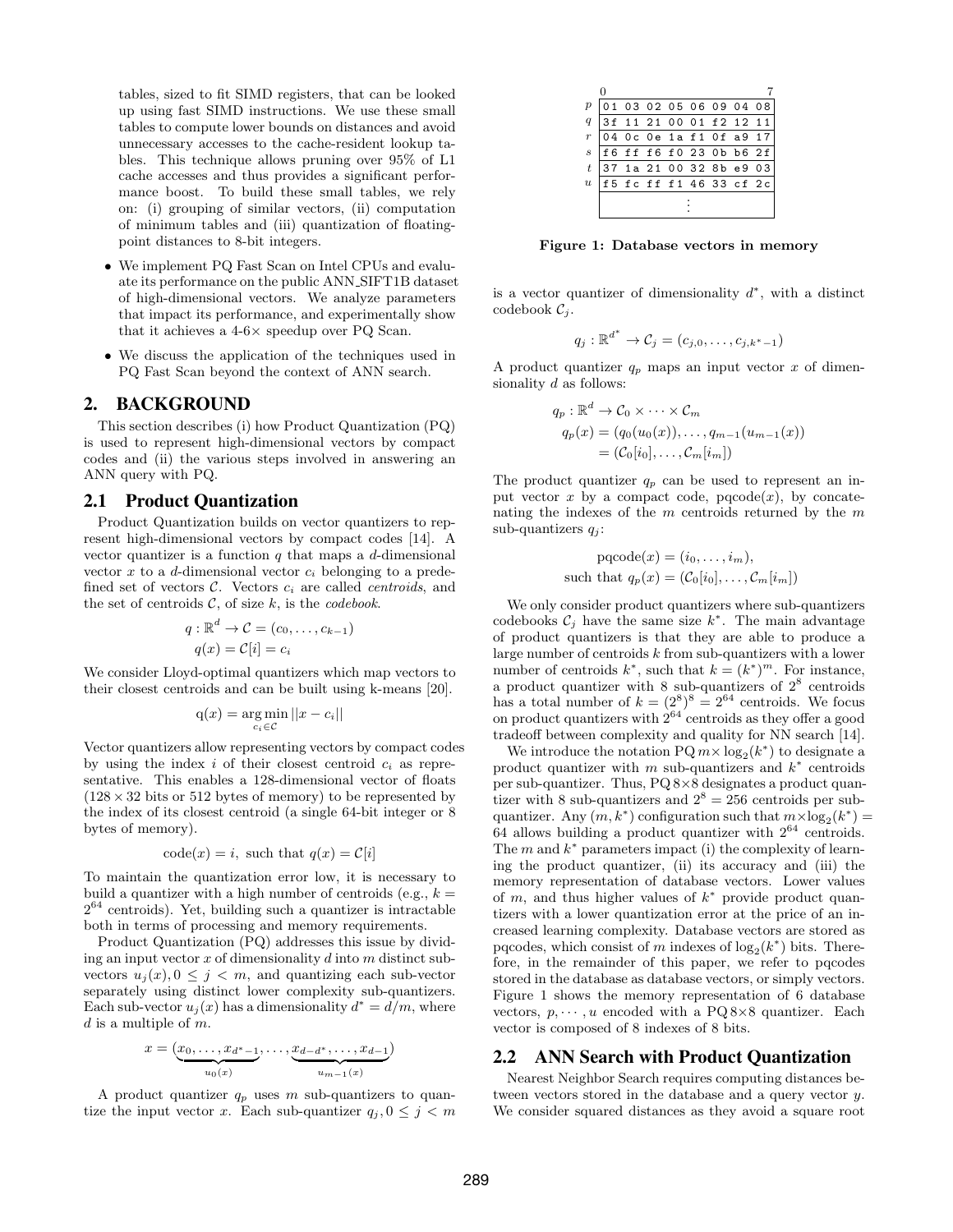<span id="page-2-0"></span>Algorithm 1 Nearest Neighbor Search with PQ

1: function  $NNS(y, database)$ 2: part ← INDEX\_GET\_PARTITION $(y, database) \triangleright$  Step 1<br>3:  $D \leftarrow$  COMPUTE\_DISTANCE\_TABLES $(y) \rightarrow$  Step 2 3:  $D \leftarrow \text{COMPUTE-DISTANCE\_TABLES}(y)$   $\triangleright$  Step 2<br>4: PQSCAN(D, part)  $\triangleright$  Step 3  $PQSCAN(D, part)$ 5: end function

6: function  $PQSCAN(D, part)$ 

7:  $min \leftarrow \infty$ <br>8:  $pos \leftarrow 0$ 8:  $pos \leftarrow 0$ <br>9: for  $i \leftarrow 0$ 9: **for**  $i \leftarrow 0$  to  $|part| - 1$  **do**<br>10:  $p \leftarrow part$ 10:  $p \leftarrow part_i$   $\triangleright i^{\text{th}}$  database vector<br>11:  $d \leftarrow \text{PODISTANCE}(p, D)$ 11:  $d \leftarrow \text{PODISTANCE}(p, D)$ <br>12: **if**  $d < min$  **then** if  $d < min$  then 13:  $min \leftarrow d$ <br>14:  $pos \leftarrow i$ 14:  $pos \leftarrow i$ <br>15: **end if** end if 16: end for 17: return min, pos 18: end function 19: function PQDISTANCE $(p, D)$ 20:  $d \leftarrow 0$ <br>21: for j 21: **for**  $j \leftarrow 0$  to  $m - 1$  **do**<br>22: **index**  $\leftarrow$  p[j] 22: index  $\leftarrow$  p[j]  $\qquad \qquad$  index of the j<sup>th</sup> centroid 23: d ← d+ $D_j$ [index]<br>24: **end for** end for 25: return d 26: end function

computation while preserving the order. The Asymmetric Distance Computation (ADC) method allows computing the distance between a query vector  $y$  and a database vector  $p$ , without quantizing the query vector [\[14\]](#page-11-4). ADC approximates the distance between the query vector  $y$  and a database vector p by:

<span id="page-2-2"></span>
$$
\tilde{d}(p, y) = \sum_{j=0}^{m-1} d(u_j(y), C_j[p[j]])
$$
\n(1)

where  $d(u_j(y), C_j[p[j]])$  is the squared distance between the  $j^{\text{th}}$  sub-vector of the query vector y and  $C_j[p[j]]$ , the  $j^{\text{th}}$ centroid associated with the database vector p.

To allow fast ANN queries, the IVFADC [\[14\]](#page-11-4) system has been proposed. This system adds an inverted index (IVF) on top of the product quantizer and ADC. The index is built from a basic vector quantizer, named coarse quantizer. Each Voronoi cell of the coarse quantizer forms a partition of the database. Answering an ANN query with IVFADC involves three steps (Algorithm [1\)](#page-2-0):

- 1. Selecting a partition of the database using the index. The selected partition corresponds to the Voronoi cell of the coarse quantizer where the query vector lies.
- 2. Computing distance tables, which are used to speed up ADC computations.
- 3. Scanning the partition, i.e., computing the ADC between the query vector and all vectors of the partition. We name this step PQ Scan.

PQ achieves high recall by scanning a large number of vectors. The selected partition typically comprises thousands

| Distance Tables                                            | Database                           |    |  |                                        |  |  |  |
|------------------------------------------------------------|------------------------------------|----|--|----------------------------------------|--|--|--|
| 00                                                         |                                    |    |  |                                        |  |  |  |
| 2 <sup>3</sup><br>5.<br>5<br>9                             |                                    | 41 |  | $ 00 $ f f $ 00 $ $ 02 $ $ 04 $ $ 03 $ |  |  |  |
| 17748                                                      | 3 f                                |    |  | 1/1 21 00 01 f 2 1 2 1 1               |  |  |  |
| 5 8 5 2 3                                                  | <del>04</del> Oc Oe 1a f1 Of a9 17 |    |  |                                        |  |  |  |
| $\mid 2 \mid 3 \mid 9 \mid 1 \mid 7 \mid$<br>$\mathcal{D}$ | f6 ff f6 f0 23 0b b6 2f            |    |  |                                        |  |  |  |
| Q<br>$\cdots$                                              | 37 1a 21 00 32 8b e9 03            |    |  |                                        |  |  |  |
| $3 \mid 1 \mid 4 \mid 2 \mid 1$                            | f5 fc ff f1 46 33 cf 2c            |    |  |                                        |  |  |  |
| $12 \mid 7 \mid 6 \mid 3 \mid 1$                           | f4 ff fb fb 52 ef 42 bd            |    |  |                                        |  |  |  |
| 48523                                                      |                                    |    |  |                                        |  |  |  |
| 1:3:9                                                      |                                    |    |  |                                        |  |  |  |

<span id="page-2-4"></span>Figure 2: PQ distance computation

to millions of vectors, depending on the database size and the index parameters. We focus on very large databases and partitions exceeding 3 million vectors. In this case, Step 1 and 2 account for less than 1% of the CPU time while Step 3 uses more than 99% of the CPU time.

Once a partition has been selected, m distance tables,  $D_i$ ,  $0 \leq j \leq m$ , are computed (Step 2). These distance tables are specific to a given query vector. Each  $D_i$  distance table is composed of the distance between the  $j^{\text{th}}$  sub-vector of the query vector y and every centroid of the  $j<sup>th</sup>$  sub-quantizer:

<span id="page-2-1"></span>
$$
D_j = (d(u_j(y), C_j[0]), \cdots, d(u_j(y), C_j[k^*-1])) \qquad (2)
$$

We omitted the definition of COMPUTE DISTANCE TABLES in Algorithm [1](#page-2-0) for the sake of clarity but it would correspond to an implementation of Equation [\(2\)](#page-2-1). Using these distance tables, the ADC equation [\(1\)](#page-2-2) can be rewritten as:

<span id="page-2-3"></span>
$$
\tilde{\mathbf{d}}(\mathbf{p}, \mathbf{y}) = \sum_{j=0}^{m-1} D_j[p[j]] \tag{3}
$$

PQ Scan (Step 3) iterates over all vectors (Algorithm [1,](#page-2-0) line [9\)](#page-2-2) of the selected partition, and computes the ADC between the query vector and every vector of the partition using the PQDISTANCE function (Algorithm [1,](#page-2-0) line [11\)](#page-2-2). The pqdistance function is an implementation of Equation [\(3\)](#page-2-3). Figure [2](#page-2-4) shows the pqdistance computation between the query vector and the first database vector. The first centroid index  $(p[0] = 02)$  is used to look up a value in the first distance table  $(D_0)$ , the second centroid index  $(p|1] = 04$ is used to lookup a value in the second distance table  $(D_1)$ etc. All looked up values are then added to compute the final distance.

#### 3. PQ SCAN LIMITATIONS

In this section, we show that despite its low apparent complexity, PQ Scan cannot be implemented efficiently on CPUs. We identify two fundamental bottlenecks that limit its performance: (i) the many cache accesses it performs and (ii) the impossibility to implement it efficiently using SIMD. Identification of these bottlenecks is key to designing our novel algorithm that overcomes PQ Scan limitations.

## <span id="page-2-5"></span>3.1 Memory Accesses

As PQ Scan parallelizes naturally over multiple queries by running each query on a different core, we focus on singlecore performance. PQ Scan computes the pqdistance between the query vector and each database vector, which accounts for almost all CPU cycles consumed. The number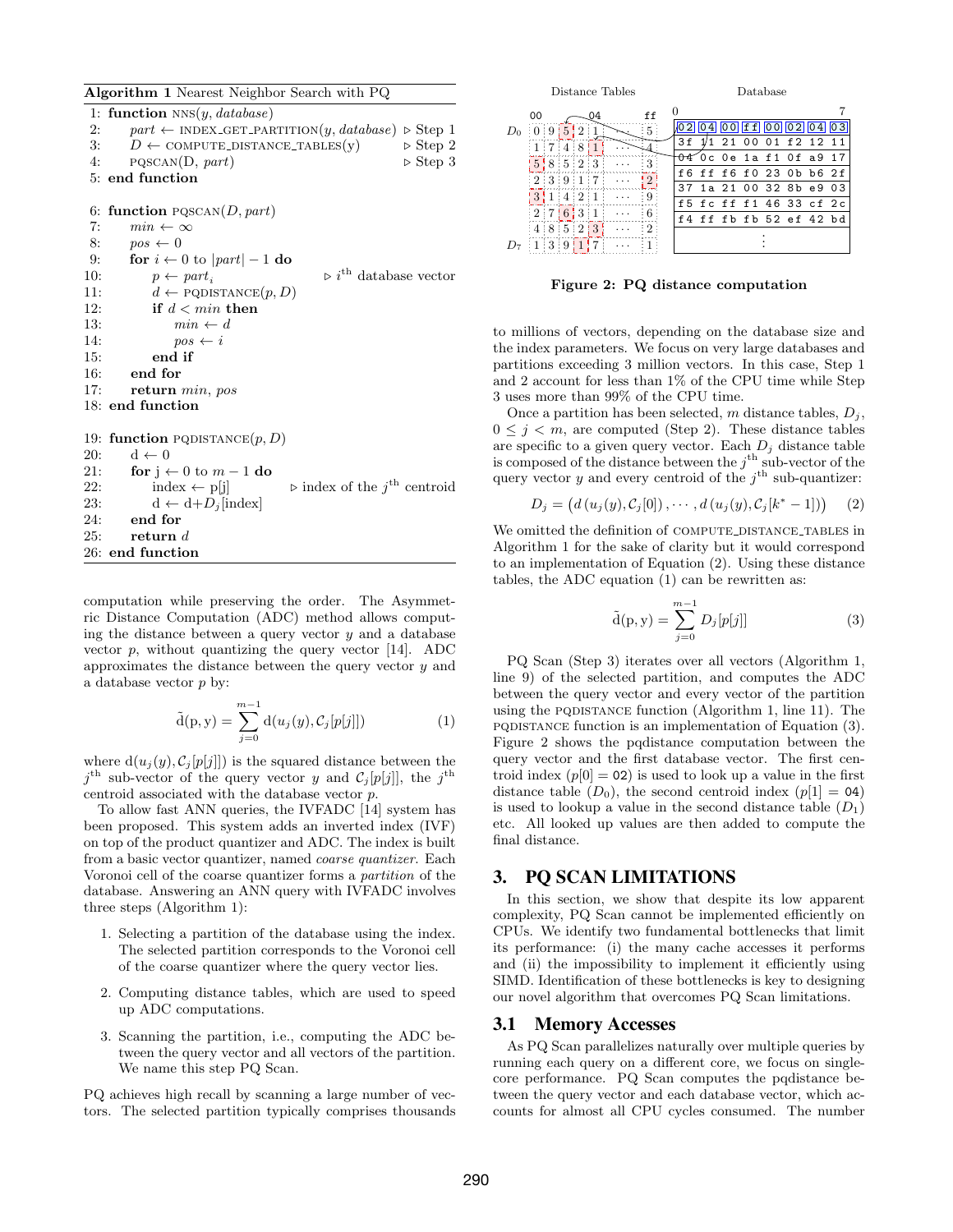of operations required for each pqdistance computation depends on the m parameter of the product quantizer. Each pqdistance computation involves:

- m memory accesses to load centroid indexes  $p[j]$  (Al-gorithm [1,](#page-2-0) line [22\)](#page-2-2)  $[mem1]$
- m memory accesses to load  $D_i$  [index] values from dis-tance tables (Algorithm [1,](#page-2-0) line [23\)](#page-2-2)  $[mem2]$
- $m$  additions (Algorithm [1,](#page-2-0) line [23\)](#page-2-2)

We distinguish between two types of memory accesses: mem1, accesses to centroid indexes and mem2, accesses to distance tables as they may hit different cache levels. We analyze the locality of these two types of memory accesses. Mem1 accesses always hits the L1 cache thanks to hardware prefetchers included in modern CPUs. Indeed, hardware prefetchers are able to detect sequential memory accesses and prefetch data to the L1 cache. We access p[j] values sequentially, i.e., we first access  $p[0]$  where p is the first database vector, then  $p[1]$  until  $p[m-1]$ . Next, we perform the same accesses on the second database vector, until we have iterated on all database vectors.

The cache level accessed by the mem2 accesses depends on the  $m$  and  $k^*$  parameters of the product quantizer. Indeed, the size of distance tables, which impacts the cache level they can be stored in, is given by  $m \times k^* \times \text{sizeof}(\texttt{float}).$ To obtain a product quantizer with  $2^{64}$  centroids, which is important for accuracy,  $m \times \log_2(k^*) = 64$ . Therefore, smaller m values lead to less memory accesses and additions but imply higher  $k^*$  values and thus larger distance tables, which are stored in higher cache levels. Table [1](#page-3-0) summarizes the properties of the different cache levels as well as the product quantizer configurations of which they can store the distance tables.

Table 1: Cache level properties (Nehalem-Haswell)

<span id="page-3-0"></span>

|                          |                | L.2       | L3                |
|--------------------------|----------------|-----------|-------------------|
| Latency (cycles)         | $4 - 5$        | $11 - 13$ | 25-40             |
| Size                     | 32KiB          | $256$ KiB | $2-3MiB$          |
|                          |                |           | $\times$ nb cores |
| <b>PQ</b> Configurations | $PQ16\times 4$ |           | $PQ4\times16$     |
|                          | $PQ8\times8$   |           |                   |

PQ 16×4 is not interesting because it requires more memory accesses than PQ 8×8 and distance tables can be stored in the L1 cache for both configurations.  $PQ \, 4 \times 16$  requires two times less memory accesses than  $PQ 8\times8$ , but  $PQ 4\times16$ distance tables are stored in the L3 cache which has a 5 times higher latency than the L1 cache. Overall, PQ 8×8 provides the best performance tradeoff, and is the most commonly used configuration in the literature [\[14,](#page-11-4) [27,](#page-11-5) [4,](#page-11-7) [10,](#page-11-8) [21\]](#page-11-9). Thus, from now on, we focus exclusively on PQ 8×8.

We use performance counters to analyze the performance of different PQ Scan implementations experimentally (Figure [3\)](#page-4-0). For all implementations, the number of cycles with pending load operations (cycles w/ load) is almost equal to the number of cycles, which confirms that PQ Scan is a memory-intensive algorithm. We also measured the number of L1 cache misses (not shown on Figure [3\)](#page-4-0). L1 cache misses represent less than 1% of memory accesses for all implementations, which confirms that both mem1 and mem2 accesses hit the L1 cache. The naive implementation of PQ

Scan (Algorithm [1\)](#page-2-0) performs 16 L1 loads per scanned vector: 8 mem1 accesses and 8 mem2 accesses. The authors of [\[14\]](#page-11-4) distribute the libpq  $library<sup>1</sup>$  $library<sup>1</sup>$  $library<sup>1</sup>$ , which includes an optimized implementation of PQ Scan. We obtained a copy of libpq under a commercial licence. Rather than loading 8 centroid indexes of 8 bits each (mem1 accesses), the libpq implementation of PQ Scan loads a 64-bit word into a register, and performs 8-bit shifts to access individual centroid indexes. This allows reducing the number of mem1 accesses from 8 to 1. Therefore, the libpq implementation of PQ Scan performs 9 L1 loads per scanned vector: 1 mem1 access and 8 mem2 accesses. However, overall, the libpq implementation is slightly slower than the naive implementation on our Haswell processor. Indeed, the increase in the number of instructions offsets the increase in IPC (Instructions Per Cycle) and the decrease in L1 loads.

#### 3.2 Inability to Leverage SIMD Instructions

In addition to cache accesses,  $PQ$  Scan requires  $m$  additions per pqdistance computation. We evaluate the applicability of SIMD instructions to reduce the number of instructions and CPU cycles devoted to additions. SIMD instructions perform the same operation, e.g., additions, on multiple data elements in one instruction. To do so, SIMD instructions operate on wide registers. SSE SIMD instructions operate on 128-bit registers, while more recently introduced AVX SIMD instructions operate on 256-bit registers [\[2\]](#page-11-10). SSE instructions can operate on 4 floating-point *ways*  $(4\times32 \text{ bits}, 128 \text{ bits})$  while AVX instructions can operate on 8 floating-point *ways*  $(8\times32 \text{ bits}, 256 \text{ bits})$ . In this subsection, we consider AVX instructions as they provided the best results in our experiments. We show that PQ Scan structure prevents an efficient use of SIMD instructions.

To enable the use of fast vertical SIMD additions, we compute the pqdistance between the query vector and 8 database vectors at a time, designated by the letters  $a$  to  $h$ . We still issue 8 addition instructions, but each instruction involves 8 different vectors, as shown on Figure [4.](#page-4-1) Overall, the number of instructions devoted to additions is divided by 8. However, the gain in cycles brought by the use of SIMD additions is offset by the need to set the ways of SIMD registers one by one. SIMD processing works best when all values in all ways are contiguous in memory and can be loaded in one instruction. Because they were looked up in a table,  $D_0[a[0], D_0[b[0]], \cdots, D_0[h[0]]$  values are not contiguous in memory. We therefore need to insert  $D_0[a[0]]$  in the first way of the SIMD register, then  $D_0[b[0]]$  in the second way etc. In addition to memory accesses, doing so requires many SIMD instructions, some of which have high latencies. Overall, this offsets the benefit provided by SIMD additions. This explains why algorithms relying on lookup tables, such as PQ Scan, hardly benefit from SIMD processing. Figure [3](#page-4-0) shows that the AVX implementation of PQ Scan requires slightly less instructions than the naive implementation, and is only marginally faster.

To tackle this issue, Intel introduced a gather SIMD instruction in its latest architecture, Haswell [\[2\]](#page-11-10). Given an SIMD register containing 8 indexes and a table stored in memory, gather looks up the 8 corresponding elements from the table and stores them in a register, in just one instruction. This avoids having to use many SIMD instructions to set the 8 ways of SIMD registers. Figure [5](#page-4-2) shows how gather

<span id="page-3-1"></span> $^{\rm 1}$ <http://people.rennes.inria.fr/Herve.Jegou/projects/ann.html>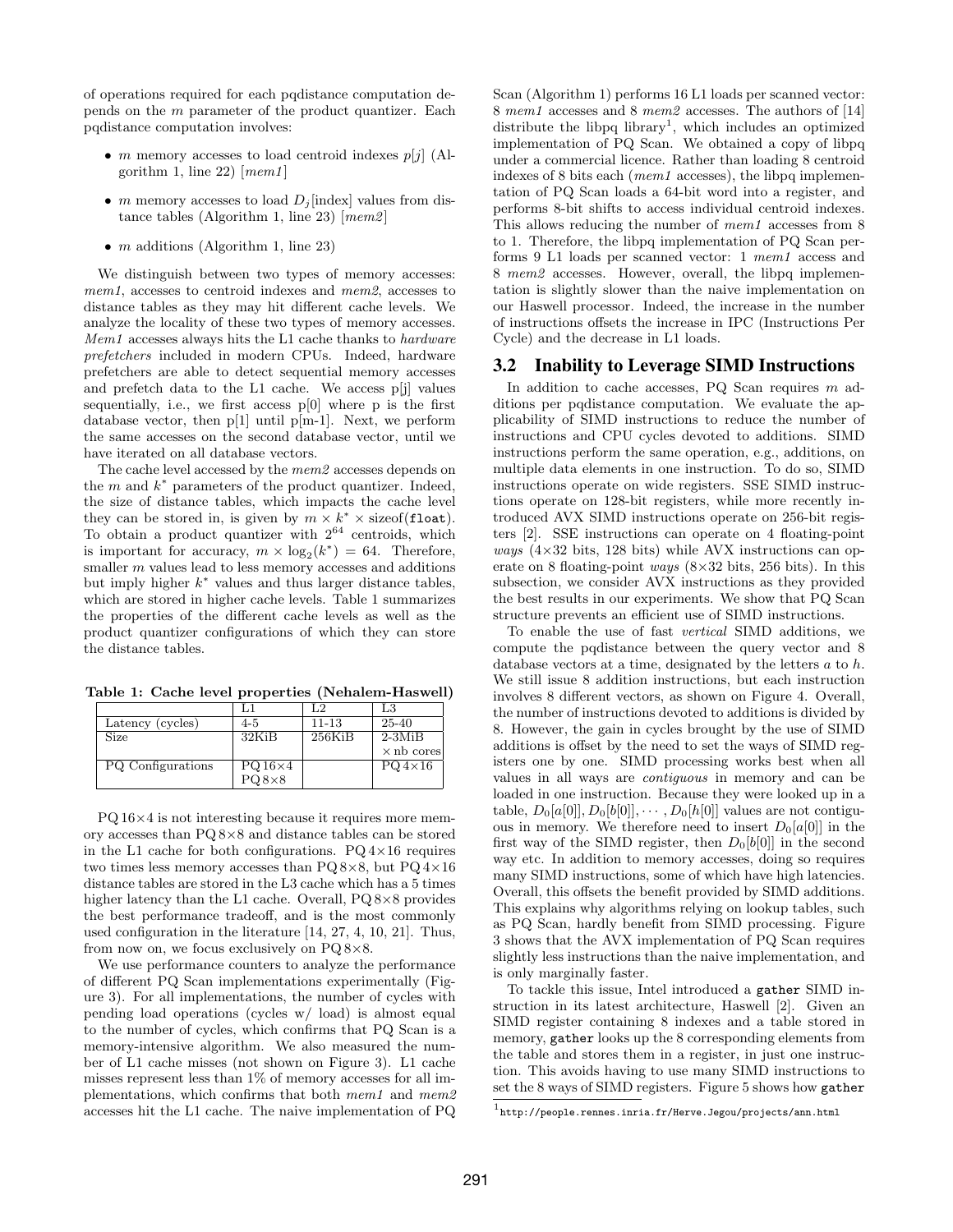

<span id="page-4-0"></span>Figure 3: Scan times and performance counters for 4 implementations of PQ Scan (25M vectors)



<span id="page-4-1"></span>Figure 4: PQ Scan with SIMD vertical adds

can be used to look up 8 values in the first distance table  $(D_0)$ . To efficiently use gather, we need  $a[0], \cdots, h[0]$  to be stored contiguously in memory, so that they can be loaded in one instruction. To do so, we transpose the memory layout of the database presented in Figure [1.](#page-1-0) We store the first components of 8 vectors contiguously  $(a[0], \cdots, h[0]),$ followed by the second components of the same 8 vectors  $(a[1], \dots, h[1])$  etc., instead of storing all components of the first vector  $(a[0], \dots, a[7])$ , followed by the components of the second vector  $(b[0], \dots, b[7])$ . This also allows to reduce the number of mem1 accesses from 8 to 1, similarly to the libpq implementation.



<span id="page-4-2"></span>Figure 5: SIMD gather operation

However, the gather implementation of PQ Scan is slower than the naive version (Figure [3\)](#page-4-0), which can be explained by several factors. First, even if it consists of only one instruction, gather performs 1 memory access for each element it loads, which implies suffering memory latencies. Second, at the hardware level,  $g$ ather executes 34  $\mu$ ops<sup>[2](#page-4-3)</sup> (Table [2\)](#page-4-4) where most instructions execute only 1 µop. Figure [3](#page-4-0) shows that the gather implementation has a low instructions count

<span id="page-4-4"></span>Table 2: Instruction properties (Haswell)

| lnst.  | Lat. | Through. | uops | $#$ elem | elem size |
|--------|------|----------|------|----------|-----------|
| gather |      |          | 34   | no limit | 32 bits   |
| pshufb |      | $0.5\,$  |      |          | 8 bits    |

but a high µops count. For other implementations, the number of µops is only slightly higher than the number of instructions. It also has a high latency of 18 cycles and a throughput of 10 cycles (Table [2\)](#page-4-4), which means it is necessary to wait 10 cycles to pipeline a new gather instruction after one has been issued. This translates into poor pipeline utilization, as shown by the very low IPC of the gather implementation (Figure [3\)](#page-4-0). In its documentation, Intel acknowledges that gather instructions may only bring performance benefits in specific cases [\[1\]](#page-11-11) and other authors reported similar results [\[13\]](#page-11-12).

# 4. PQ FAST SCAN

In this section, we present PQ Fast Scan, a novel algorithm we design that overcomes the limitations of PQ Scan. PQ Fast Scan performs less than 2 L1 cache accesses per scanned vector and allows additions to be implemented efficiently using SIMD instructions. By design, PQ Fast Scan returns exactly the same results as PQ Scan with a PQ 8×8 quantizer while performing 4-6 times faster.

## 4.1 Description

The key idea behind PQ Fast Scan is to use small tables, sized to fit SIMD registers instead of the cache-resident distance tables. These small tables are used to compute lower bounds on distances, without accessing the L1 cache. Therefore, lower bounds computations are fast. In addition, they are implemented using SIMD additions, further improving performance. We use lower-bound computations to prune slow pqdistance computations, which access the L1 cache and cannot benefit from SIMD additions. Figure [6](#page-5-0) shows the processing steps applied to every database vector p. The  $\otimes$  symbol means we discard the vector p and move to the next database vector. The min value is the distance of the query vector to the current nearest neighbor. Our experimental results on SIFT data show that PQ Fast Scan is able to prune 95% of pqdistance computations.

To compute lower bounds, we need to look up values in small tables stored in SIMD registers. To do so, we use the pshufb instruction, which is key to PQ Fast Scan performance. Similarly to gather, pshufb looks up values in a

<span id="page-4-3"></span><sup>&</sup>lt;sup>2</sup>Micro-operations (uops) are the basic operations executed by the processor. Instructions are sequences of µops.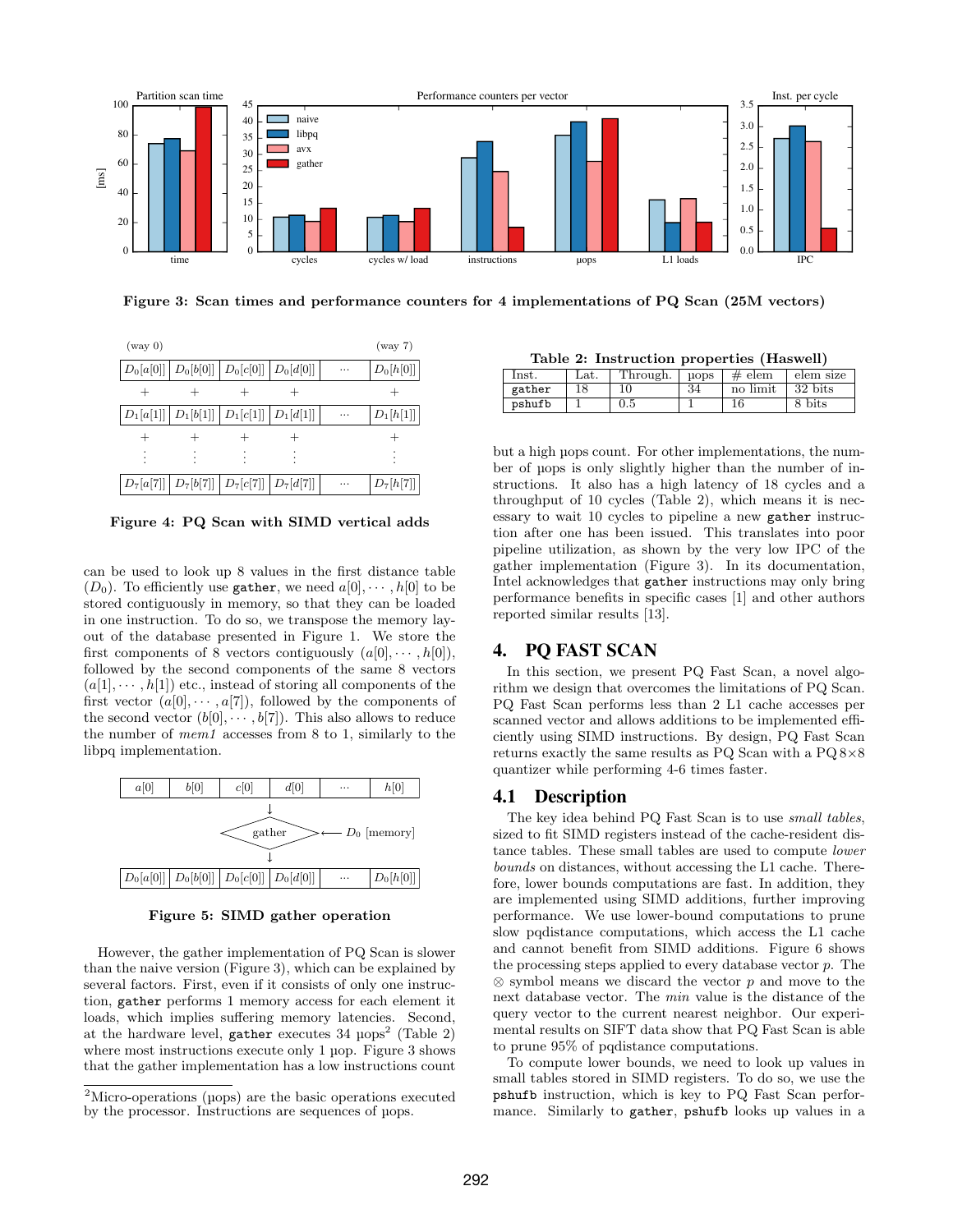

<span id="page-5-0"></span>Figure 6: Overview of PQ Fast Scan

table corresponding to indexes stored in an SIMD register. However, in the case of gather, the table is stored in memory while in the case of pshufb, the table is stored in an SIMD register. This allows pshufb to have a much lower latency than gather, but limits the size of small tables to 16 elements of 8 bits each  $(16\times8)$  bits, 128 bits). Furthermore, pshufb uses 16 indexes while gather uses only 8 indexes. Table [2](#page-4-4) summarizes the properties of gather and pshufb.

To compute pqdistances, the original PQ Scan algorithm (with a PQ 8×8 quantizer) uses 8 distance tables  $D_j$ ,  $0 \leq$  $j < 8$ , and each distance table comprises 256 elements of 32 bits. Hence, one distance table  $(256\times32)$  bits) does not fit into an SIMD register, which is why we need to build small tables. Just like there are 8 distance tables  $D_j$ ,  $0 \leq j \leq 8$ , we build 8 small tables  $S_j$ ,  $0 \leq j < 8$ . Each small table  $S_j$  is stored in a distinct SIMD register and is built by applying transformations to the corresponding  $D_i$  table.

To build 8 small tables suitable to compute lower bound on distances, we combine three techniques: (1) vector grouping, (2) computation of minimum tables and (3) quantization of distances. The first two techniques, vector grouping and computation of minimum tables, are used to build tables of 16 elements ( $16 \times 32$  bits). The third technique, quantization of distances, is used to shrink each element to 8 bits  $(16\times32)$ bits  $\rightarrow$  16×8 bits). We group vectors and quantize distances to build the *first four* small tables,  $S_0, \dots, S_3$ . We compute minimum tables and quantize distances to build the last four small tables,  $S_4, \cdots, S_7$ . Figure [7](#page-5-1) summarizes this process.

#### <span id="page-5-3"></span>4.2 Vector Grouping

Database vectors are pqcodes, which consist of 8 components of 8 bits (Figure [9a\)](#page-6-0). When computing the pqdistance, each component is used as an index in the corresponding distance table, e.g., the 1st component is used as an index in the 1st distance table. The key idea behind vector grouping is to group vectors such that all vectors belonging to a group hit the same portion of 16 elements of a distance table.

We focus on the first distance table,  $D_0$ . We group vectors on their first component and divide the  $D_0$  table into 16 portions, of 16 elements each (Figure [8\)](#page-5-2). All database vectors p having a first component p[0] between 00 and 0f (0 to 15) will trigger lookups in portion  $0$  of  $D_0$  when computing the



<span id="page-5-1"></span>Figure 7: Small tables building process

| portion 0 portion 1 |  |            |  |  |            |   | portion 15 |     |  |
|---------------------|--|------------|--|--|------------|---|------------|-----|--|
| OΟ                  |  | 0 f 10     |  |  |            |   |            |     |  |
|                     |  | $\cdots$ 1 |  |  | $\cdots 5$ | . |            | . h |  |

<span id="page-5-2"></span>Figure 8: Portions of the first distance table

pqdistance. These vectors form group 0. All vectors having a first component between 10 and 1f (16 to 31) will trigger lookups in portion 1 of  $D_0$ . These vectors form the group 1. We define 16 groups in this way. Each group is identified by an integer  $i$ , and contains database vectors  $p$  such that:

$$
16(i - 1) \le p[0] < 16i
$$

and only requires the portion  $i$  of the first distance table,  $D_0$ . We apply the same grouping procedure on the 2nd, 3rd and 4th components. Eventually, each group is identified by four integers  $(i_0, i_1, i_2, i_3)$ , each belonging to [0; 16] and contains vectors such that:

$$
16(i0 - 1) \le p[0] < 16i0 \land 16(i1 - 1) \le p[1] < 16i1 \land
$$
\n
$$
16(i2 - 1) \le p[2] < 16i2 \land 16(i3 - 1) \le p[3] < 16i3
$$

Figure [9b](#page-6-1) shows a database where all vectors have been grouped. We can see that all vectors in the group  $(3, 1, 2, 0)$ have a first component between 30 and 3f, a second component between 10 and 1f, etc. To compute the pqdistance of the query vector to any vector of a group  $(i_0, i_1, i_2, i_3)$ , we only need a portion of  $D_0$ ,  $D_1$ ,  $D_2$  and  $D_3$ . Before scanning a group, we load the relevant portions of  $D_0, \dots, D_3$  into 4 SIMD registers to use them as the small tables  $S_0, \dots, S_3$ . This process is shown by solid arrows on Figure [13.](#page-7-0) We do not apply grouping on all 8 components so as not to create too small groups. The average size s of a group is given by  $s = n/16^c$ , where *n* is the number of vectors in the scanned partition and c the number of components used for grouping. For best performance, s should exceed about 50 vectors. Indeed, before scanning a group, we load portions of distances tables into SIMD registers, which is costly. If the group comprises less than 50 vectors, a large part of the CPU time is spent loading distance tables. This is detrimental to performance, as shown by our experimental re-sults (Section [5.6\)](#page-9-0). The minimum partition size  $n_{min}(c)$  to be able to group vectors on c components is therefore given by  $n_{min}(c) = 50 \cdot 16^c$ , and increases exponentially with the number of components used for grouping. In this paper, we target partitions of  $n = 3.2 - 25$  million vectors, therefore we always group on  $c = 4$  components.

Grouping vectors also allows decreasing the amount of memory consumed by the database by approximatively 25%. In a group, the 1st component of all vectors has the same 4 most significant bits. As we apply grouping on the 4 first components, their 2nd, 3rd and 4th components also have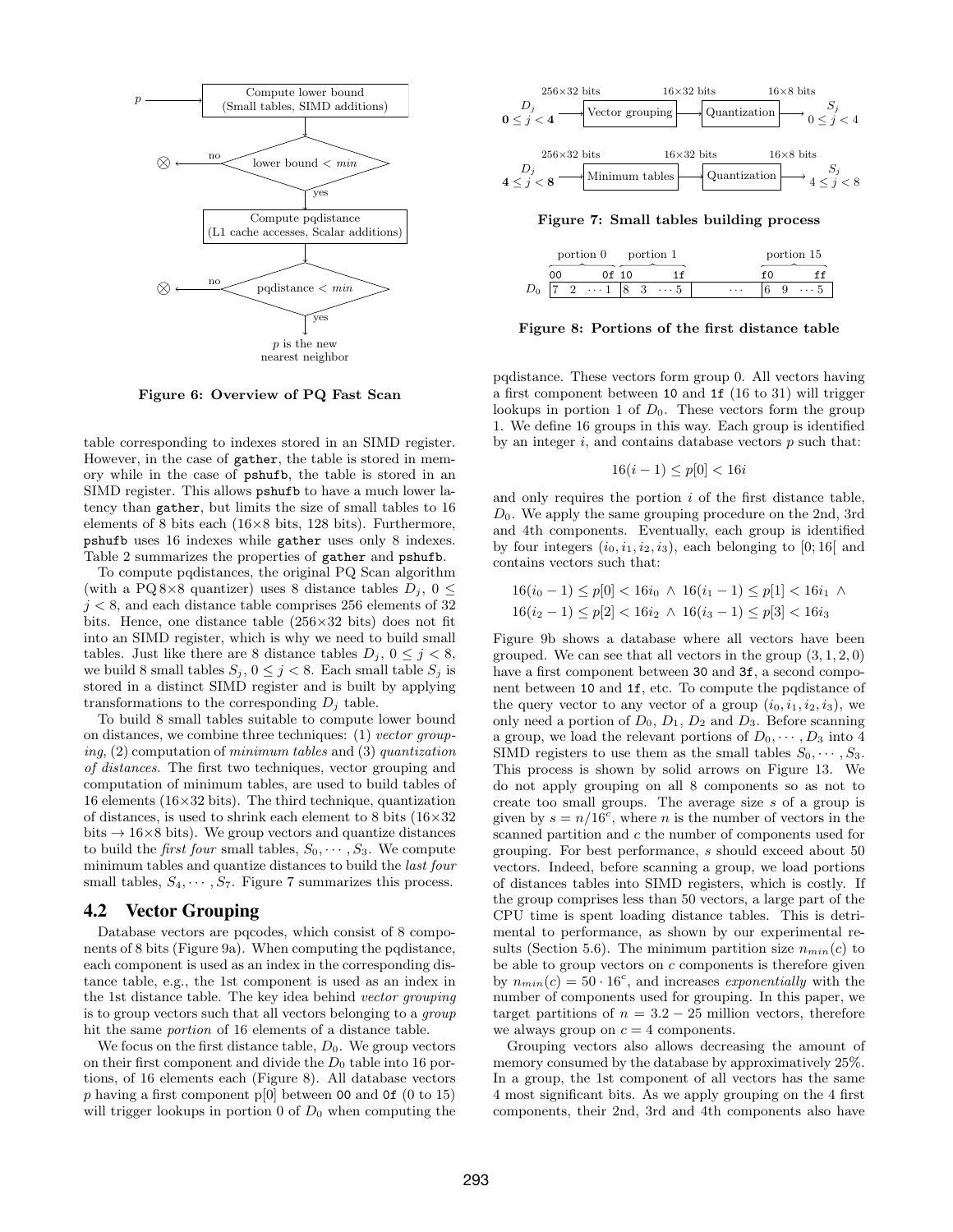<span id="page-6-0"></span>

<span id="page-6-1"></span>Figure 9: Vector grouping



<span id="page-6-2"></span>Figure 10: Minimum tables

the same most significant bits. We can therefore avoid storing the 4 most significant bits of the 4 first components each database vector. This saves  $4 \times 4$  bits = 16 bits on the  $8 \times 8$  bits = 64 bits of each vector, which leads to a 25% reduction in memory consumption. Thus, on Figure [9b,](#page-6-1) the grayed out hexadecimal digits (which represent 4 bits) may not be stored.

## 4.3 Minimum Tables

We grouped vectors to build the first four small tables  $S_0, \dots, S_3$ . To build the last four small tables,  $S_4, \dots, S_7$ we compute minimum tables. This involves dividing the original distance tables,  $D_4, \cdots, D_7$ , into 16 portions of 16 elements each. We then keep the minimum of each portion to obtain a table of 16 elements. This process is shown on Figure [10.](#page-6-2) Using the minimum tables techniques alone results in small tables containing low values, which is detrimental to PQ Fast Scan performance. If these values are too low, the computed lower bound is not tight, i.e., far from the actual pqdistance. This limits the ability of PQ Fast Scan to prune costly pqdistance computations.

To obtain small tables with higher values, we introduce an optimized assignment of sub-quantizer centroids indexes. Each value  $D_i[i]$  in a distance table is the distance between the  $j^{\text{th}}$  sub-vector of the query vector and the centroid with index *i* of the  $j^{\text{th}}$  sub-quantizer (Section [2.2\)](#page-1-1). When a subquantizer is learned, centroids indexes are assigned arbitrarily. Therefore, there is no specific relation between centroids having indexes corresponding to a portion of a distance table (e.g., centroids having indexes between 00 and 0f). On the contrary, our optimized assignment ensures that all indexes corresponding to a given portion (e.g., 00 to 0f) are assigned to centroids close to each other, as shown on Fig-



<span id="page-6-3"></span>

<span id="page-6-4"></span>Figure 12: Selection of quantization bounds

ure [11.](#page-6-3) Centroids corresponding to the same portion have the same background color. For the sake of clarity, Figure [11](#page-6-3) shows 4 portions of 4 indexes, but in practice we have 16 portions of 16 indexes. This optimized assignment is beneficial because it is likely that a query sub-vector close to a given centroid will also be close to nearby centroids. Therefore, all values in a given portion of a distance table will be close. This allows computing minimum tables with higher values, and thus tighter lower bounds. To obtain this optimized assignment, we group centroids into 16 clusters of 16 elements each using a variant of k-means that forces groups of same sizes [\[24\]](#page-11-13). Centroids in the same cluster are given consecutive indexes, corresponding to one portion of a distance table. This optimized assignment of centroid indexes replaces the arbitrary assignement applied while learning sub-quantizers.

# <span id="page-6-5"></span>4.4 Quantization of Distances

The vector grouping and minimum tables techniques are used to build tables of 16 elements of 32 bits each, from the original  $D_j$  distance tables (256  $\times$  32 bits). So that these tables can be used as small tables, we also need to shrink each element to 8 bits. To do so, we quantize floating-point distances to 8-bit integers. As there is no SIMD instruction to compare unsigned 8-bit integers, we quantize distances to signed 8-bit integers, only utilizing their positive range, i.e., 0-127. We quantize floating-point distances between a  $qmin$ and a *qmax* bound into  $n = 127$  bins. The size of each bin is  $(qmax - qmin)/n$  and the bin number (0-126) is used as a representation value for the quantized float. All distances above qmax are quantized to 127 (Figure [12\)](#page-6-4).

We set *qmin* to the minimum value across all distance tables, which is the smallest distance we need to represent. Setting qmax to the maximum possible distance, i.e., the sum of the maximums of all distance tables, results in a high quantization error. Therefore, to determine  $qmax$ , we find a temporary nearest neighbor of the query vector among the keep% first vectors of the database (usually, keep  $\approx 1\%$ ) using the original PQ Scan algorithm. We then use the distance between the query vector and this temporary nearest neighbor as qmax bound. We do not need to represent distances higher than this distance because all future nearest neighbor candidates will be closer to the query vector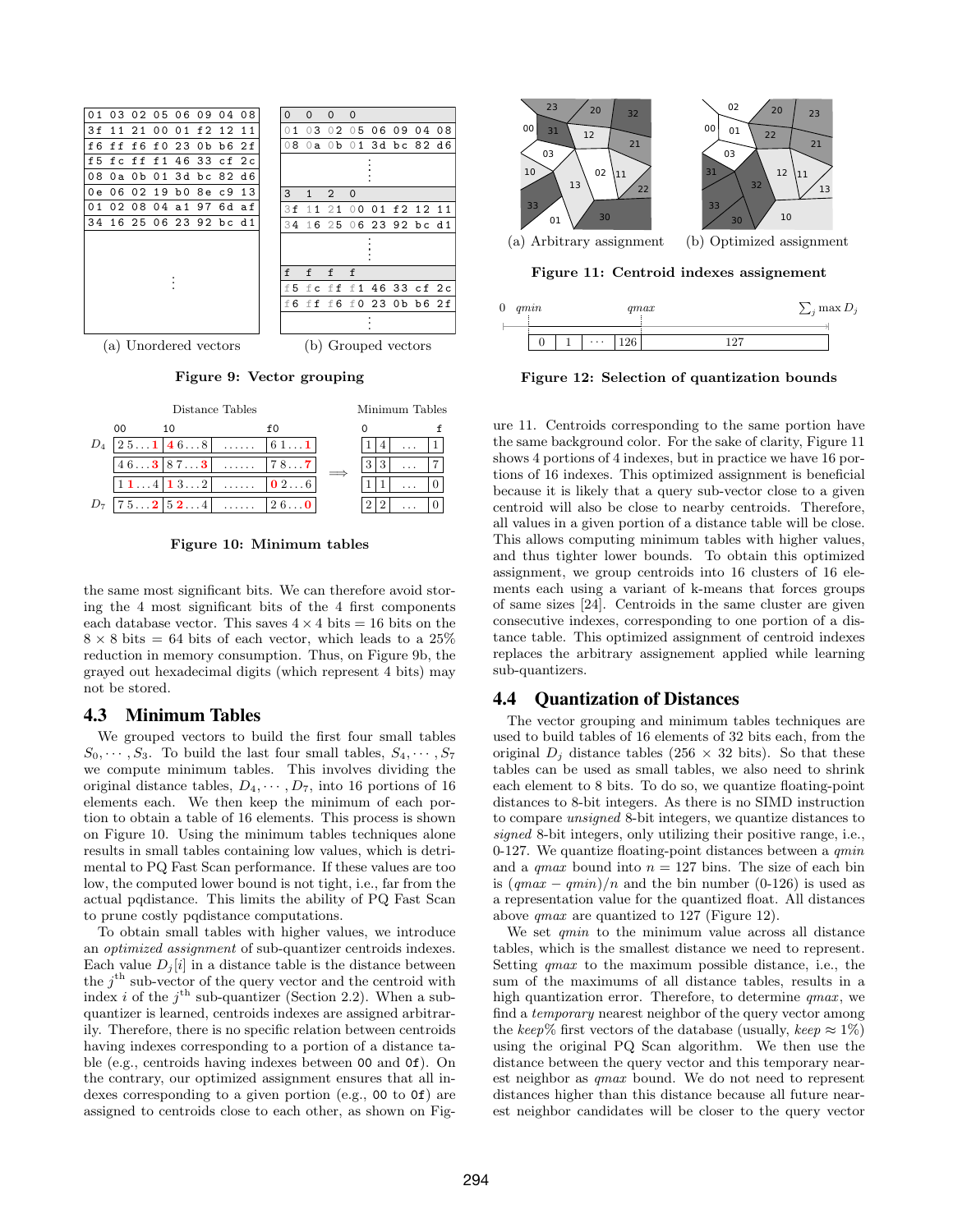

<span id="page-7-0"></span>Figure 13: Use of small tables to compute lower bounds

than this temporary nearest neighbor. This choice of qmin and qmax bounds allows us to represent a small but relevant range of distances (Figure [12\)](#page-6-4). Quantization error is therefore minimal, as confirmed by our experimental results (Section [5.5\)](#page-8-0). Lastly, to avoid integer overflow issues, we use saturated SIMD additions.

## 4.5 Lookups in Small Tables

In this subsection, we describe how lower bounds are computed by looking up values in small tables and adding them. The first four small tables,  $S_0, \dots, S_3$  correspond to quantized portions of  $D_0, \cdots, D_3$ . We load these quantized portions into SIMD registers before scanning each group, as shown by the solid arrows on Figure [13.](#page-7-0) Thus, two different groups use different small tables  $S_0, \dots, S_3$ . On the contrary, the last four small tables,  $S_4 \cdots, S_7$ , built by computing minimum tables do not change and are used to scan the whole database. They are loaded into SIMD registers at the beginning of the scan process.

As small tables contain 16 values, they are indexed by 4 bits. Given a database vector  $p$ , we use the 4 *least* significant bits of  $p[0] \cdots p[3]$  to index values in  $S_0, \cdots, S_3$  and the 4 most significant bits of  $p[4] \cdots p[7]$  to index values in  $S_4, \dots, S_7$ . Indexes are circled on Figure [13](#page-7-0) (the 4 most significant bits correspond to the first hexadecimal digit, and the 4 least significant bits to the second hexadecimal digit) and lookups in small tables are depicted by dotted arrows. Lookups depicted by dotted arrows are performed using pshufb. To compute the lower bound, we add the 8 looked up values. To decide on pruning pqdistance computations, the lower bound is compared to the quantized value of min, the distance between the query vector and the current nearest neighbor.

## 5. EVALUATION

The aim of this section is twofold: evaluating the performance of PQ Fast Scan and analyzing the parameters that influence it. We show that PQ Fast Scan outperforms PQ Scan by a factor 4-6 in common usage scenarios.

# 5.1 Experimental Setup

We implemented  $PQ$  Fast Scan in  $C++$  using intrinsics to access SIMD instructions. Our implementation uses SIMD instructions from the SSSE3, SSE3 and SSE2 instruction sets. We compared our implementation of PQ Fast Scan with the libpq implementation of PQ Scan, introduced in Section [3.1.](#page-2-5) On all our test platforms, we used the gcc and g++ compilers version 4.9.2, with the following compilation options: -O3 -m64 -march=native -ffast-math. We released our source code<sup>[3](#page-7-1)</sup> under the Clear BSD license.

We evaluate PQ Fast Scan on the largest public dataset of high-dimensional vectors, ANN\_SIFT1B<sup>[4](#page-7-2)</sup>. It consists of 3 parts: a learning set of 100 million vectors, a base set of 1 billion vectors and a query set of 10000 vectors. We restricted the learning set for the product quantizer to 10 million vectors. Vectors of this dataset are SIFT descriptors of dimensionality 128. We use two subsets of ANN SIFT1B for experiments:

- ANN SIFT100M1, a subset of 100 million vectors of the base set. We build an index with 8 partitions; each query is directed to the most relevant partition which is then scanned with PQ Fast Scan and PQ Scan. Table [3](#page-7-3) summarizes the sizes of the different partitions.
- ANN SIFT1B, the full base set of 1 billion vectors to test our algorithm on a larger scale.

We study the following parameters which impact the performance of PQ Fast Scan:

- keep, the percentage of vectors kept at the beginning of the database (Section [4.4\)](#page-6-5). Even when using PQ Fast Scan, these vectors are scanned using the seminal PQ Scan algorithm to find a temporary nearest neighbor. The distance of the query vector to the temporary nearest neighbor is then used as the *qmax* value for quantization of distance tables.
- $\bullet$  topk, the number of nearest neighbors returned by the search process. For the sake of simplicity, we described PQ Scan and PQ Fast Scan as if they returned a single nearest neighbor. In practice, they return multiple nearest neighbors e.g.,  $topk = 100$  for information retrieval in multimedia databases.
- *partition size*, the number of vectors in the scanned partition.

<span id="page-7-3"></span>

|  |  | Table 3: Size of partitions used for experiments |
|--|--|--------------------------------------------------|
|  |  |                                                  |

| Partition    |          |  |                             |  |      |
|--------------|----------|--|-----------------------------|--|------|
| $\#$ vectors |          |  | 25M 3.4M 11M 11M 11M 11M 4M |  | 23M  |
| $\#$ queries | 2595 307 |  | 1184  1032  1139  1036  390 |  | 2317 |

We compare the performance of PQ Fast Scan, denoted fastpq, and the libpq implementation of PQ Scan, denoted libpq. We compare their respective scan speed, expressed in millions of vectors scanned per second [M vecs/s]. Scan speed is obtained by dividing response times by partition sizes. We do not evaluate PQ Fast Scan accuracy, recall or precision because PQ Fast Scan returns the exact same

<span id="page-7-1"></span> $^3$ <https://github.com/technicolor-research/pq-fast-scan>

<span id="page-7-2"></span> $^4$ <http://corpus-texmex.irisa.fr/>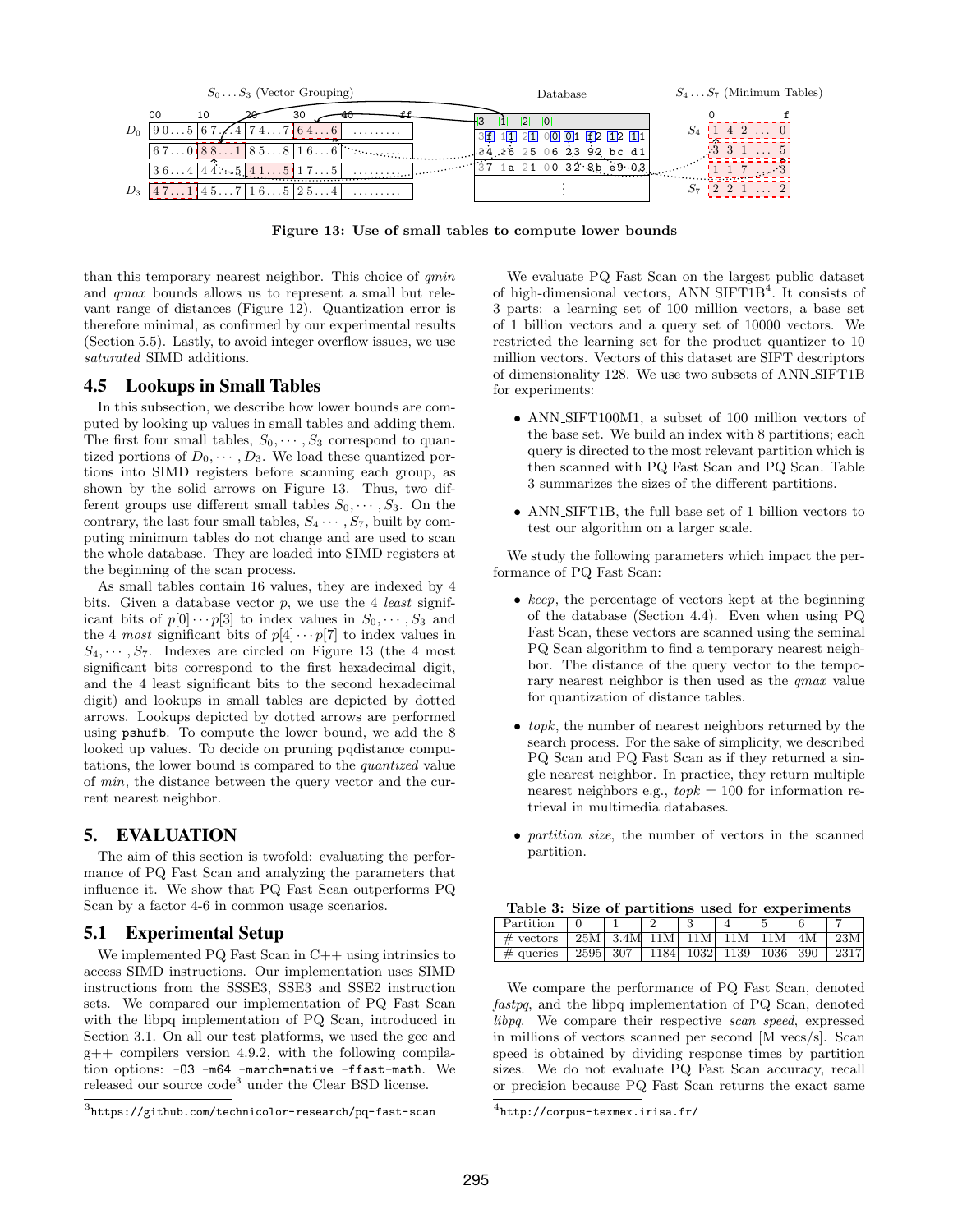

<span id="page-8-1"></span>Figure 14: Distribution of scan times (partition 0,  $keep=0.5\%, topk=100)$ 

results as PQ Scan and PQ accuracy has already been extensively studied [\[14\]](#page-11-4). In addition to theoretical guarantees, we checked that PQ Fast Scan returned the same results as the libpq implementation of PQ Scan for every experiment. Lastly, we run PQ Fast Scan across a variety of different platforms (Table [5\)](#page-9-1) and demonstrate it consistently outperforms PQ Scan by a factor of 4-6. All experiments were run on a single processor core. Unless otherwise noted, experiments were run on laptop (A) (Table [5\)](#page-9-1).

#### 5.2 Distribution of Response Times

We study the distribution of PQ Fast Scan response times. Contrary to PQ Scan, PQ Fast Scan response time varies with the query vector. Indeed, PQ Fast Scan performance depends on the amount of pqdistance computations that can be pruned, which depends on the query vector. Figure [14](#page-8-1) shows the distribution of response times of 2595 nearest neighbor queries executed on partition 0. As expected, PQ Scan response time is almost constant across different query vectors. PQ Fast Scan response time is more dispersed, but it responds to the bulk of queries 4-6 times faster than PQ Scan, as shown in Table [4.](#page-8-2) In the remainder of this section, when studying the impact of different parameters on PQ Fast Scan performance, we plot median response times or median scan speeds. We use the 1st quartile (25th percentile) and 3rd quartile (75th percentile) to draw error bars. Because it directly impacts performance, we also plot the percentage of pruned pqdistance computations.

<span id="page-8-2"></span>Table 4: Response time distribution

|              | Mean | $\parallel 25\%$ | Median | 75%  | 95%  |
|--------------|------|------------------|--------|------|------|
| PQ Scan      | 73.9 | 73.6             | 73.8   | 74.0 | 74.5 |
| PQ Fast Scan | 13.7 | 12.3             | 12.9   | 14.1 | 18.0 |
| Speedup      | 5.4  | 6.0              | 5.7    | 5.2  | 4.1  |

# 5.3 Performance Counters

We use performance counters to measure the usage of CPU resources of PQ Fast Scan and PQ Scan when scanning partition 0 (Figure [15\)](#page-8-3). Thanks to the use of registerresident small tables, PQ Fast Scan only performs 1.3 L1 loads per scanned vector, where the libpq implementation of PQ Scan requires 9 L1 loads. PQ Fast Scan requires 89% less instructions than PQ Scan thanks to the use of SIMD instructions instead of scalar ones (respectively 3.7 and 34

<span id="page-8-3"></span>Figure 15: Performance counters (partition 0,  $keep=0.5\%, topk=100)$ 

instructions per scanned vector). PQ Fast Scan uses 83% less cycles than PQ Scan (respectively 1.9 and 11 cycles per vector). The decrease in cycles is slightly less significant than the decrease in instructions because PQ Fast Scan has a lower IPC than PQ Scan. This is because SIMD instructions can be less easily pipelined than scalar instructions.

# 5.4 Impact of keep and topk Parameters

Both keep and topk impact the amount of pruned distance computations, and thus PQ Fast Scan performance. For information retrieval in multimedia databases, topk is often set between 100 and 1000. Therefore, we start by studying the impact of keep for  $topk = 100$  and  $topk = 1000$ . The keep parameter impacts the tightness of the qmax bound used for quantization. A higher keep value means more vectors are scanned using the seminal PQ Scan algorithm to find a temporary nearest neighbor (Section [4.4\)](#page-6-5). This makes the qmax bound tighter and decreases the distance quantization error. Figure [16](#page-9-2) shows that the pruning power increases with keep; however this increase is moderate. For  $topk = 1000$ , the pruning power is lower than for  $topk = 100$  and more sensitive to keep. PQ Fast Scan can prune a pqdistance computation if the lower bound of the currently scanned vector is higher than the distance between the query vector and the current topk-th nearest neighbor. A higher topk value implies a higher distance between the query vector and the topk-th nearest neighbor. Therefore, less pqdistance computations can be pruned.

The scan speed increases slightly with keep as more distance computations get pruned, up to a threshold where it starts to collapse. After this threshold, the increase in pruned distance computations provided by the tighter qmax bound is outweighed by the increased time spent scanning the first keep% vectors using the slow PQ Scan algorithm. Overall, PQ Fast Scan is not very sensitive to keep, and a decent *qmax* bound is found quickly. Any keep value between 0.1% and 1% is suitable. We set  $keep = 0.5\%$  for the remainder of experiments. Lastly, we evaluate PQ Fast Scan performance for more topk values. Figure [18](#page-10-0) confirms that PQ Fast Scan performance decreases with topk.

#### <span id="page-8-0"></span>5.5 Impact of Distance Quantization

PQ Fast Scan uses three techniques to build small tables: (1) vector grouping, (2) minimum tables and (3) quantization of distances. Among these three techniques, minimum tables and quantization of distances impact the tightness of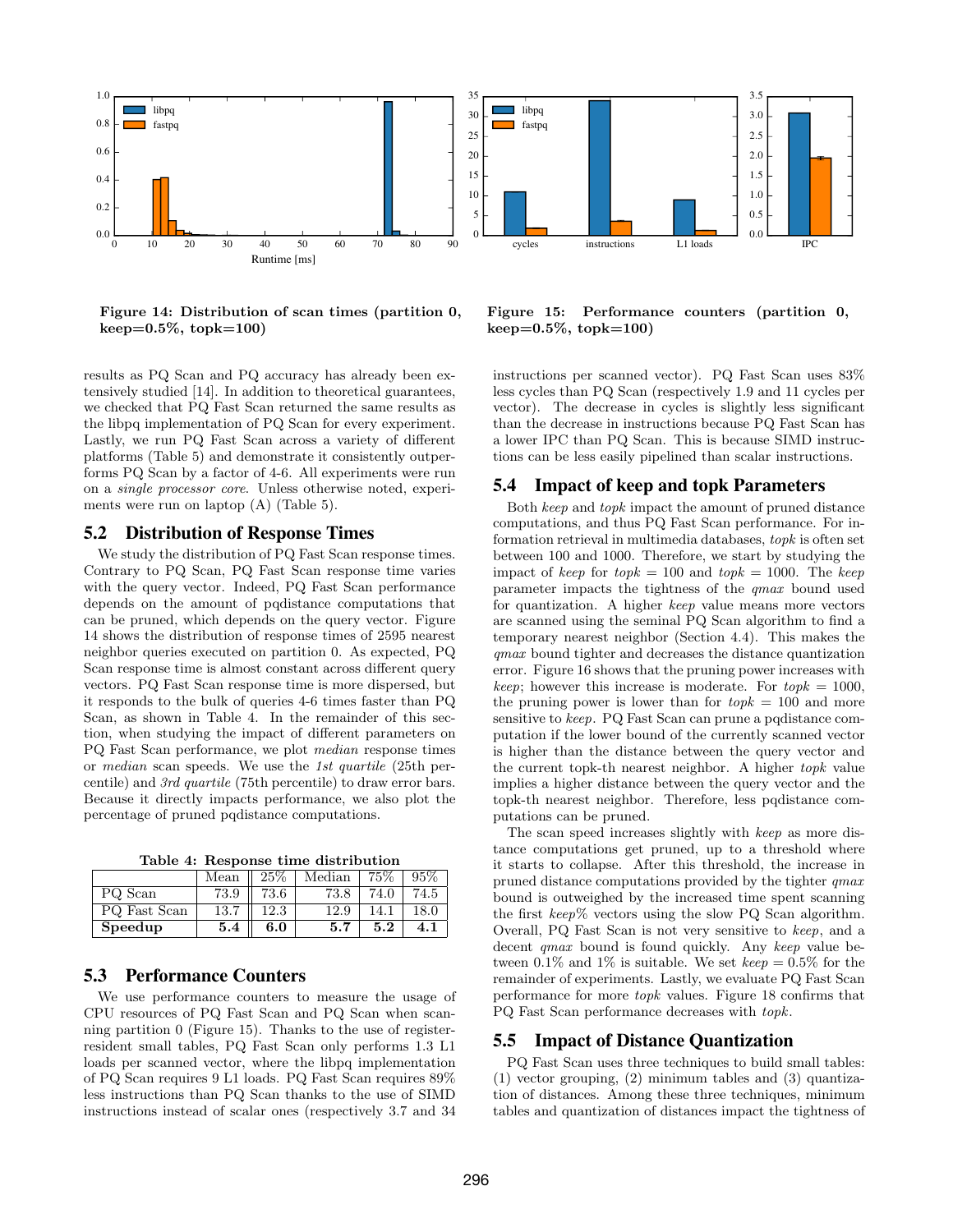

<span id="page-9-2"></span>Figure 16: Impact of keep parameter (all partitions) Figure 17: Pruning power using

<span id="page-9-3"></span><span id="page-9-1"></span>quantization only (all partitions)

lower bounds, and therefore pruning power. To assess the respective impact on pruning power of these two techniques, we implement a quantization-only version of PQ Fast Scan which relies *only* on quantization of distances (Figure [17\)](#page-9-3). This version uses tables of 256 8-bit integers, while the full version of PQ Fast Scan uses tables of 16 8-bit integers. Therefore, the quantization-only version cannot use SIMD and offers no speedup. Hence, Figure [17](#page-9-3) shows only the pruning power and does not show the scan speed. The quantization-only version of PQ Fast Scan achieves 99.9% to 99.97% pruning power. This is higher than the pruning power of the full version of PQ Fast Scan (i.e., using the three techniques) which is 98% to 99.7% (Figure [16\)](#page-9-2). This demonstrates that our quantization scheme is highly efficient and that most of the loss of pruning power comes from minimum tables.

#### <span id="page-9-0"></span>5.6 Impact of Partition Size

The partition size impacts scan speed without impacting pruning power (Figure [19\)](#page-10-1). Partitions 0, 7, 2, 4, 5 and 3 have sizes comprised between 10 million vectors and 25 million vectors, and PQ Fast Scan speed is almost constant across all theses partitions. Smaller partitions, e.g., partitions 6 and 1, exihibit lower scan speeds. PQ Fast Scan groups vectors on 4 components for partition exceeding 3 million vectors, (Section [4.2\)](#page-5-3). As partition sizes approaches this threshold, the scan speed decreases. For partitions comprising less than 3 million vectors, it would be necessary to group vectors on 3 components instead of 4.

#### 5.7 Large Scale Experiment

We test PQ Fast Scan on the full database of 1 billion vectors (ANN SIFT1B). For this database, we build an index with 128 partitions. Partitions therefore have an average size of about 8 million vectors. We run 10000 NN queries. The most appropriate partition for each query is selected using the index, and scanned to find nearest neighbors. We scan partitions using both PQ Scan and PQ Fast Scan, and we compare mean response times to queries (Figure [20,](#page-10-2) SIFT1B). In addition to its lower response time, PQ Fast Scan also allows decreasing the amount of memory consumed by the database thanks to vector grouping (Section [4.2\)](#page-5-3). Unlike previous experiments, this experiment was run on workstation (B) instead of laptop (A) (Table [5\)](#page-9-1). The parameters  $keep = 1\%, topk = 100$  were chosen.

Table 5: Configuration of test platforms

| $l$ aptop $(A)$  | workstation (B)  | server $(C)$     | server $(D)$     |
|------------------|------------------|------------------|------------------|
| Core             | Xeon             | Xeon             | Xeon             |
| i7-4810MQ        | E5-2609v2        | E5-2640          | X5570            |
| Haswell          | Ivy Bridge       | Sandy Bridge     | Nehalem          |
| $2.8 - 3.8$ Ghz  | $2.5 - 2.5$ Ghz  | $2.5 - 3.0$ Ghz  | $2.9 - 3.3$ Ghz  |
| 2014             | 2013             | 2012             | 2009             |
| 8 GB             | 16 GB            | 64 GB            | 24 GB            |
| $2\times4$ GB    | $4\times4$ GB    | $4\times16$ GB   | $6\times4$ GB    |
| DDR <sub>3</sub> | DDR <sub>3</sub> | DDR <sub>3</sub> | DDR <sub>3</sub> |
| $1600$ Mhz       | 1333 Mhz         | 1333 Mhz         | $1066$ Mhz       |

# 5.8 Impact of CPU Architecture

To conclude our evaluation section, we compare PQ Fast Scan and PQ Scan over a wide range of using processors released between 2009 and 2014 (Table [5\)](#page-9-1). On all these systems, Fast PQ Scan median speed exceeds PQ Scan median speed by a factor of 4-6, thus validating our performance analysis and design hypotheses (Figure [20,](#page-10-2) Scan speed). PQ Fast Scan performance is not sensitive to processor architecture. PQ Fast Scan loads 6 bytes from memory for each lower bound computation. Thus, a scan speed of 1800 M vecs/s correspond to a bandwith use of 10.8 GB/s. The memory bandwidth of Intel server processors ranges from 40 GB/s to 70 GB/s. When answering 8 queries concurrently on an 8-core server processor, PQ Fast Scan is bound by the memory bandwidth, thus demonstrating its highly efficient use of CPU resources.

# 6. DISCUSSION

While this paper mainly focuses on ANN search, the techniques used in PQ Fast Scan can be applied beyond this context. We now discuss how they can be generalized.

The main idea behind PQ Fast Scan is to build lookup tables so that they fit in SIMD registers, while storing them in the L1 cache is generally considered as best practice for efficiency. Therefore, any algorithm relying on lookup tables is a candidate for applying this idea. Among practical uses of lookup tables is query execution in compressed databases. Compression schemes, either generic [\[23,](#page-11-14) [12,](#page-11-15) [3,](#page-11-16) [25\]](#page-11-17) or specific (e.g., SAX for time series [\[18\]](#page-11-18)), have been widely adopted in database systems. In the case of dictionary-based compression (or quantization), the database stores compact codes. A dictionary (or codebook) holds the actual values corresponding to the compact codes. Query execution then relies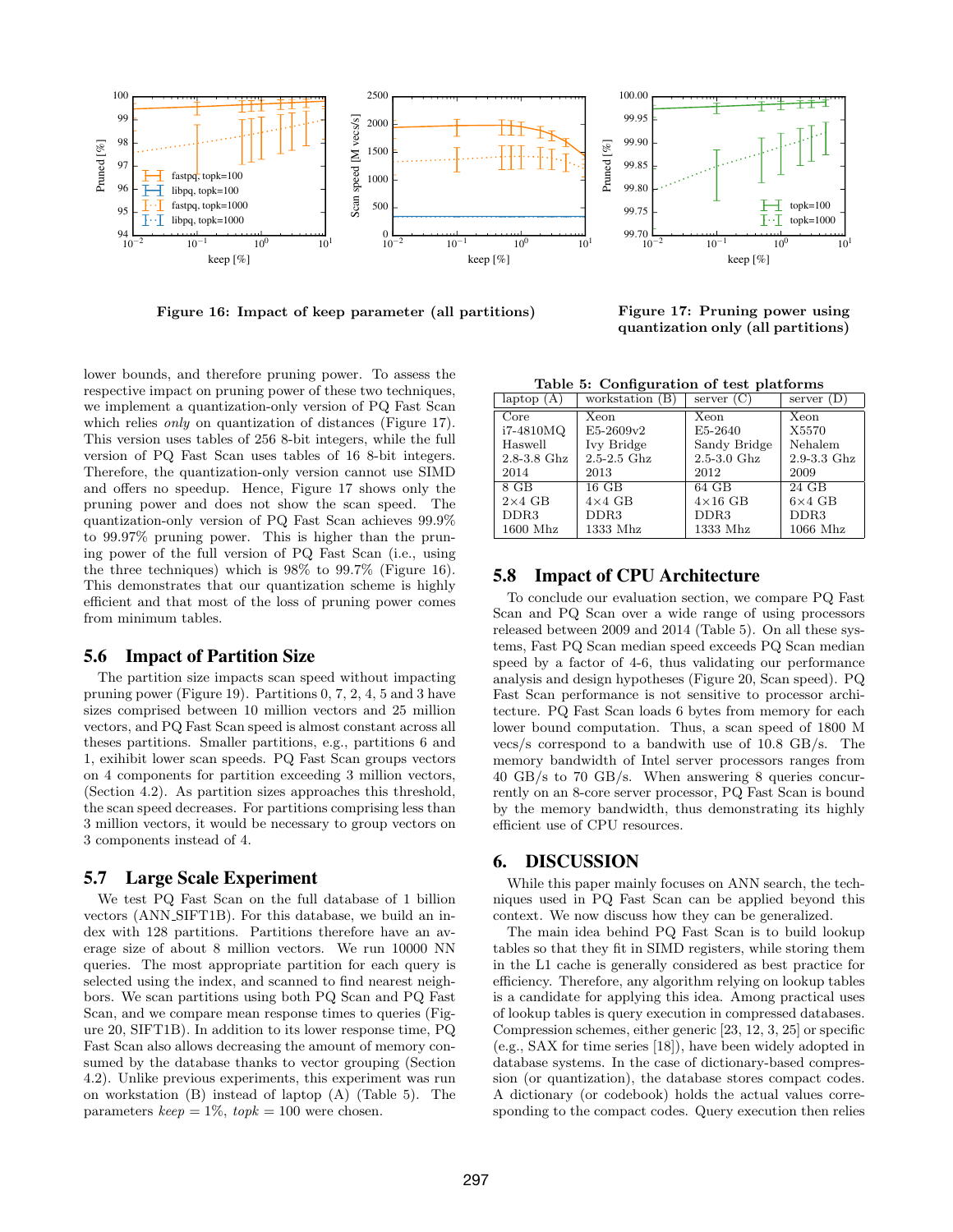

<span id="page-10-0"></span>Figure 18: Impact of topk parameter (all partitions, keep= $0.5\%$ )



<span id="page-10-2"></span>Figure 20: Experiments on different platforms (see Table [5\)](#page-9-1)

on lookup tables, derived from the dictionary. In this case, storing lookup tables in SIMD registers allows for better performance. If lookup tables are small enough (16 entries), they may be stored directly in SIMD registers, after quantization of their elements to 8-bit integers. Otherwise, it possible to build small tables for different types of queries. For top-k queries, it is possible to build small tables enabling computation of lower or upper bounds. Like in PQ Fast Scan, lower bounds can then be used to limit L1-cache accesses. To compute upper bounds instead of lower bounds, maximum tables can be used instead of minimum tables. For approximate aggregate queries (e.g., approximate mean), tables of aggregates (e.g., tables of means) can be used instead of minimum tables.

Another idea behind PQ Scan Fast is to use 8-bit saturated arithmetic. This idea can be applied for queries which do not use lookup tables, such as queries executed on uncompressed data. Top-k queries require exact score evaluation for a small number of items, so 8-bit arithmetic can be used to discard candidates. Similarly, 8-bit arithmetic may provide enough precision for approximate queries. In the context of SIMD processing, 8-bit arithmetic allows processing 4 times more data per instruction than 32-bit floating-point arithmetic and thus provides a significant speedup.

To perform lookups in tables stored in SIMD registers, we use SIMD shuffle instructions (included in the Intel SSSE3 instruction set). Such instructions are also available on ARM processors, with the Neon instruction set. Lastly, the AVX-512 SIMD instruction set, available on upcoming Intel



<span id="page-10-1"></span>Figure 19: Impact of partition size (all partitions,  $keep=0.5\%, topk=100)$ 

processors, will allow storing larger tables in SIMD registers. This will allow for even better performance and wider applicability of our techniques.

#### 7. RELATED WORK

Product Quantization for ANN. Product Quantization is a widely used solution for ANN search in large databases. Several publications extend the original method presented in [\[14\]](#page-11-4). Among these publications, a part focuses on the development of efficient indexing schemes that can be used in conjunction with product quantization [\[4,](#page-11-7) [28\]](#page-11-19). Another part of publications focuses on optimizing the learning of sub-quantizers to increase recall [\[21,](#page-11-9) [10,](#page-11-8) [15\]](#page-11-20), which is orthogonal to our work. Adaptation of PQ Fast Scan to these optimized product quantizers is straightforward, as they also rely on distance tables for ANN search.

Other approaches for ANN. Locality Sensitive Hashing (LSH) is another prominent approach for ANN search. The original method [\[8\]](#page-11-1) has prohibitive storage requirements for large databases but offers theoretical guarantees on the quality of the returned neighbors. LSH-based systems with lower storage requirements have been recently proposed [\[9,](#page-11-21) [19\]](#page-11-2). Despite recent improvements, LSH-based systems have higher storage requirements than systems based on product quantization. LSH-based systems are therefore less suited to store very large databases in main memory.

Lookup tables in SIMD registers. Implementation of erasure correcting codes, used to provide reliable storage, relies on cache-resident lookup tables. Authors have proposed to shrink these tables and store them into SIMD registers [\[22,](#page-11-22) [17\]](#page-11-23). This allowed a dramatic improvement in throughput over previous approaches. These lookup tables are used to implement associative finite field arithmetic, and these associativity properties can be used to shrink lookup tables. In PQ Scan, distance computations are not associative, so we developed other techniques to shrink lookup tables.

Fast query processing. Operating directly on compressed data (or compact representations), like in PQ Fast Scan, has been shown to speed up query processing in other scenarios [\[3,](#page-11-16) [25\]](#page-11-17). Besides, the use of SIMD to speed up query processing in databases [\[6\]](#page-11-24) has been widely studied. In particular, SIMD has been used to sort data [\[7\]](#page-11-25) and perform relational joins [\[5,](#page-11-26) [16\]](#page-11-27). The specificity of our work is to focus on use of SIMD to speed up algorithms relying on lookup tables, such as PQ Scan.